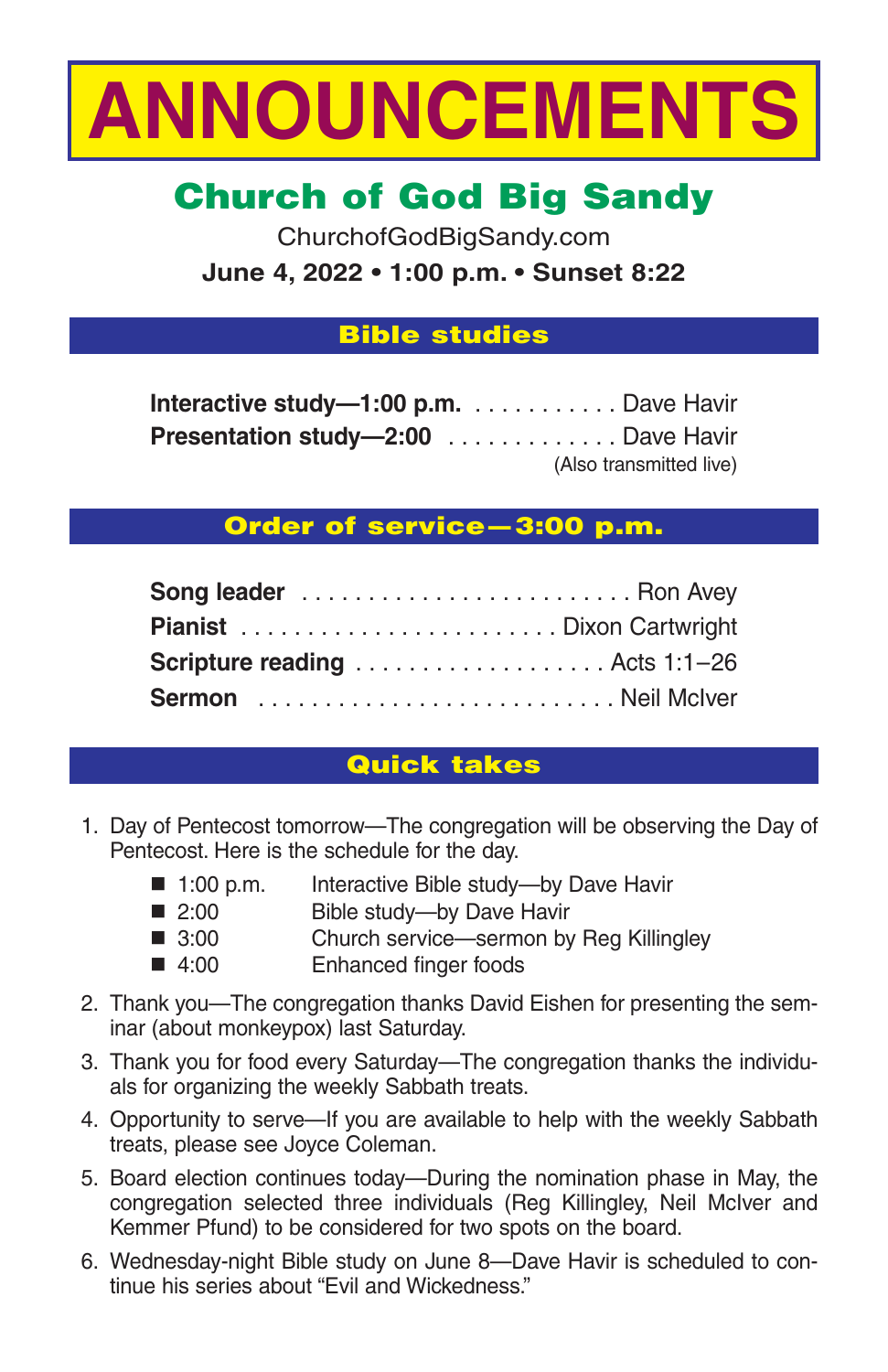7. Traveling speakers—We are pleased to announce the following traveling speakers coming to our congregation.

| $\blacksquare$ June 11 | Wynn Skelton |  |  |
|------------------------|--------------|--|--|
|                        |              |  |  |

- June 25 Terry McAdams
- 8. Please remember to pray for the following people who are not able to regularly attend our church service.
	- Mickey Ashcraft Ruth Roe
	- David and Becky Bonilla Sonny Rosenberger
	- Timberly Dunnam Ronnie Shirley
	-
	- Annette Payne Donna Weese
- 
- 
- - Elaine Holloway Elaine Townsend
		-
- 9. Feast housing in Destin—Since the Pelican finally (after all these years) raised the cost of its rooms, some people may want to consider other venues for housing. Ami Ison of the congregation in Decaturville, Tenn., offered to help. She recommends Emerald Coast by Owner (emeraldcoastbyowner.com.) If you want advice, feel free to call her at (731) 614-2635.
- 10. Feast housing in North Myrtle Beach—A block of rooms will be held for us until Sept. 8, 2022. However, we recommend you book early. (Information is on our website and on our Information Table.)
- 11. Edifying the Body—This week's article is "Gun Laws Will Not Fix Problem of Culture and Spirit" by Star Parker.
- 12. Among Friends—This week's article is "Evil and Wickedness in the Gospels" by Dave Havir.
- 13. Eye on the World—This week's "Eye on the World" is 34 pages. (This edition has eight articles and 246 headlines.)

# **Prayer updates**

In last week's bulletin, we mentioned that **Timberly Dunnam** was still dealing with pain from the "vein stone" that was previously mentioned. Yesterday she reported: "The pain has been up and down, but I actually had a few better days this week."

In the May 21 bulletin, we mentioned that **Linda Avey** had recently fallen. At that time, we did not report that the fall influenced her to have headaches and pain in other parts of her body. On Thursday, she went to her chiropractor and mentioned that the headaches and other pain are gone. While she speaks highly of her chiropractor, she gives most of the credit to your prayers and to God's healing power.

In the May 21 bulletin, we mentioned that **David Fenney** of Warrington, England, was scheduled for aortic surgery. After his heart-valve replacement, his heart rate was a concern—fluctuating between 130 and 160 beats a minute last Saturday. On Tuesday morning, the medics scheduled to do a stop-restart procedure on his heart to stabilize it. When the heart rate dropped to 75 beats a minute, the procedure was canceled. He was hoping to go home during the end of this past week. He and his wife, **Barbara,** appreciate your prayers.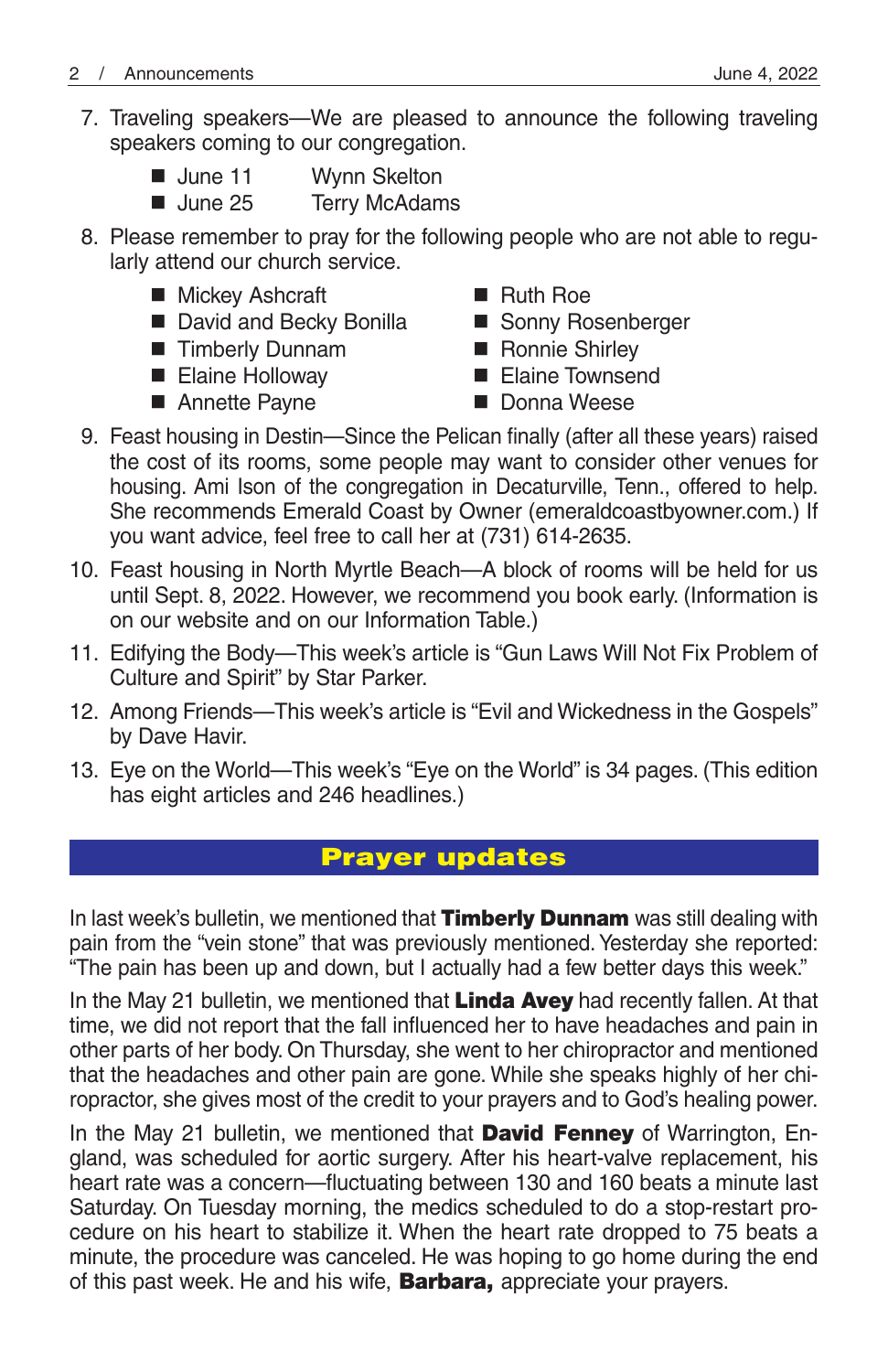In last week's bulletin, we mentioned that **Karl Wilson** of Tyler was able to return home after surgery to remove his gallbladder. Due to a complication, Mr. Wilson made a return visit to the hospital during the week. He returned home on Friday. Following is an excerpt from **Sharon:** "Everything is trending in the right direction. Karl will have followup visits with the doctor over the next few weeks. Thank you so much to all friends near and far who have held us up in prayer."

In last week's bulletin, we mentioned that **Antoine Smiley** of Austin was in the hospital after dealing with the effects of a burst appendix—specifically an infection and a partially collapsed lung. He began feeling better and was released from the hospital.

# **New prayer requests**

**Alice Day** of Marshalltown, Iowa (85-year-old mother of **David Coleman**), has swelling of her feet and hands. Her doctor said that she most likely has a failing heart.

**Faith Hoselton** of Fulton, Mo. (10-year-old daughter of **Brian** and **Carole Hoselton**), was scheduled for bladder surgery last Thursday.

**Gary Johnson** of Rochester, Wash., was diagnosed with an infection in the lower lobe of his left lung.

**Laura Sergio** of Bethpage, N.Y., had an endoscopic procedure to repair the leaky connection from the pancreas to the small intestine.

Les Cheesman of Oaklyn, N.J., heard that the cancer (for which he had been treated for several years) has spread to his lower spine and skull.

Weeks ago, **Norma Holladay** of Ooltewah, Tenn., fell in her home and hurt her right hip. She is feeling much better—after spending six days in the hospital, 12 days in rehab and 20 days with home therapy. Although she still has some pain in her right hip and leg, she is able to put full weight on her right foot and leg. She was told that it might take a year to fully recover.

On April 25, **Kevin McMillen** of West Virginia (friend of **Dave Havir**) rolled his mower, resulting in broken ribs. In the early stages of recovery, the family wanted to limit information being announced to avoid worrying his mother. While in the hospital during the early days following the injury, Mr. McMillen had to deal with pneumonia. Recently he returned to the hospital for surgery to remove scar tissue and remaining fluid in his lungs. Last Sunday his lungs were fully inflated, and he was able to return home on Tuesday. He and his wife, **Linda,** thank you for your prayers.

**Gary McClure** of Alum Creek, W.Va., died on May 31. Please remember his wife, **Kay,** and the rest of the family in your prayers.

## **Thought for the week**

"Sometimes it takes me all day to get nothing done."